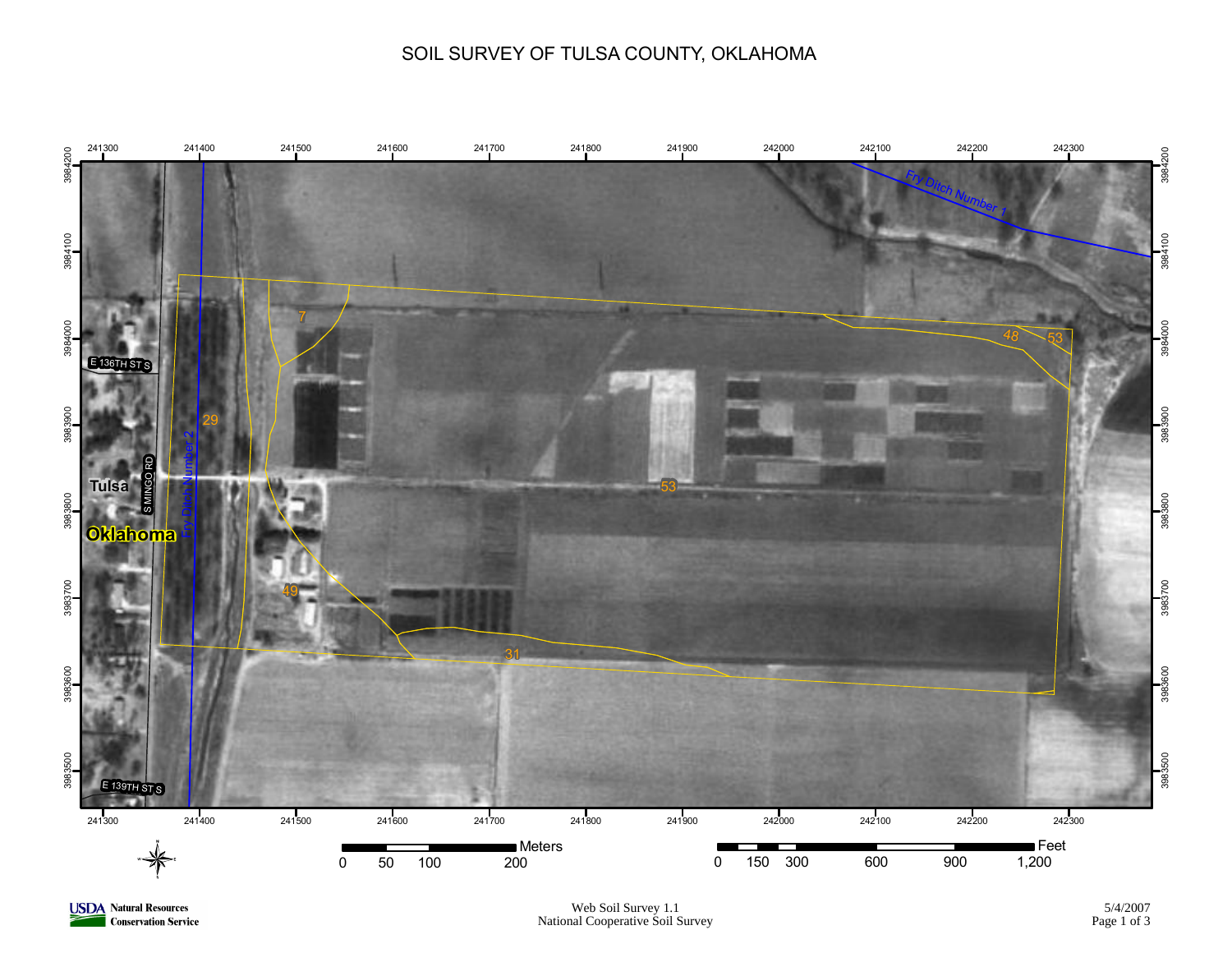## SOIL SURVEY OF TULSA COUNTY, OKLAHOMA

|                               |                             | <b>MAP LEGEND</b>                 | <b>MAP INFORMATION</b>                                                                                                                                        |  |  |
|-------------------------------|-----------------------------|-----------------------------------|---------------------------------------------------------------------------------------------------------------------------------------------------------------|--|--|
|                               |                             | Soil Map Units                    |                                                                                                                                                               |  |  |
|                               | $\bullet$                   | Cities                            | Source of Map: Natural Resources Conservation Service                                                                                                         |  |  |
|                               |                             | <b>Detailed Counties</b>          | Web Soil Survey URL: http://websoilsurvey.nrcs.usda.gov                                                                                                       |  |  |
|                               |                             | <b>Detailed States</b>            |                                                                                                                                                               |  |  |
|                               |                             | Interstate Highways               | Coordinate System: UTM Zone 15                                                                                                                                |  |  |
|                               |                             | Roads                             |                                                                                                                                                               |  |  |
|                               |                             | $+$ Rails                         | Soil Survey Area: Tulsa County, Oklahoma<br>Spatial Version of Data: 1                                                                                        |  |  |
|                               |                             | Water                             | Soil Map Compilation Scale: 1:12000                                                                                                                           |  |  |
|                               |                             | Hydrography                       |                                                                                                                                                               |  |  |
|                               |                             | Oceans                            |                                                                                                                                                               |  |  |
|                               |                             | <b>AVAVAV Escarpment, bedrock</b> |                                                                                                                                                               |  |  |
|                               |                             | VAVAVAVA Escarpment, non-bedrock  |                                                                                                                                                               |  |  |
|                               | www Gulley                  |                                   |                                                                                                                                                               |  |  |
|                               | <b>IIIIIIIIIIIIII</b> Levee |                                   |                                                                                                                                                               |  |  |
|                               | .                           | Slope                             |                                                                                                                                                               |  |  |
|                               | $\bf\omega$                 | Blowout                           |                                                                                                                                                               |  |  |
|                               | ⊠                           | <b>Borrow Pit</b>                 |                                                                                                                                                               |  |  |
|                               | $\mathbb{X}$                | Clay Spot                         |                                                                                                                                                               |  |  |
|                               | ٠                           | Depression, closed                |                                                                                                                                                               |  |  |
|                               | $\equiv$                    | <b>Eroded Spot</b>                |                                                                                                                                                               |  |  |
|                               | $\times$                    | <b>Gravel Pit</b>                 |                                                                                                                                                               |  |  |
|                               | V.                          | <b>Gravelly Spot</b>              |                                                                                                                                                               |  |  |
|                               | $\sim$                      | Gulley                            |                                                                                                                                                               |  |  |
|                               | л                           | Lava Flow                         |                                                                                                                                                               |  |  |
|                               | $\circledcirc$              | Landfill                          | Map comprised of aerial images photographed on these dates:                                                                                                   |  |  |
|                               | 書                           | Marsh or Swamp                    | 1995                                                                                                                                                          |  |  |
|                               | ⊚                           | Miscellaneous Water               |                                                                                                                                                               |  |  |
|                               | $\checkmark$                | Rock Outcrop                      |                                                                                                                                                               |  |  |
|                               | $^+$                        | Saline Spot                       |                                                                                                                                                               |  |  |
|                               | P.                          | Sandy Spot                        |                                                                                                                                                               |  |  |
|                               | $\mathcal{E}$               | Slide or Slip                     |                                                                                                                                                               |  |  |
|                               | Sinkhole<br>♦               |                                   |                                                                                                                                                               |  |  |
|                               | ø                           | Sodic Spot                        |                                                                                                                                                               |  |  |
|                               | 蜜                           | Spoil Area                        | The orthophoto or other base map on which the soil lines were compiled and<br>digitized probably differs from the background imagery displayed on these maps. |  |  |
|                               | Ô                           | <b>Stony Spot</b>                 | As a result, some minor shifting of map unit boundaries may be evident.                                                                                       |  |  |
|                               | ₩                           | Very Stony Spot                   |                                                                                                                                                               |  |  |
|                               | $\circledcirc$              | <b>Perennial Water</b>            |                                                                                                                                                               |  |  |
| <b>USDA Natural Resources</b> | Y                           | Wet Spot                          | 5/4/2<br>Web Soil Survey 1.1                                                                                                                                  |  |  |

**Conservation Service** 

₹

National Cooperative Soil Survey